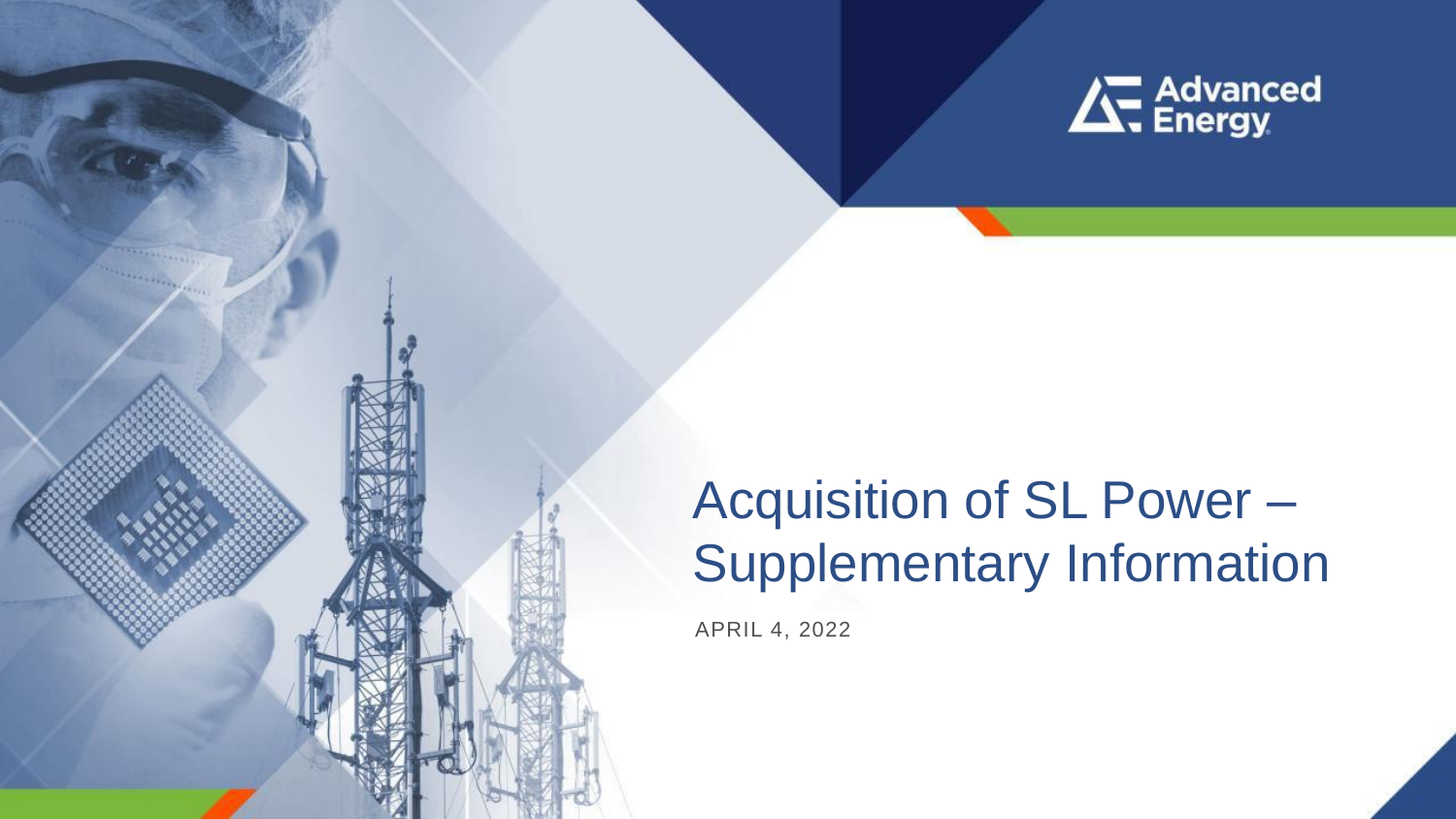### SAFE HARBOR

Statements in this presentation regarding the proposed transaction among Advanced Energy, SL Power Electronics and Steel Partners Holdings L.P., the expected timetable for completing the transaction, future financial and operating results, benefits and synergies of the transaction, and any other statements about Advanced Energy's future expectations, beliefs, goals, plans, aspirations or prospects constitute forward-looking statements within the meaning of the Private Securities Litigation Reform Act of 1995. Any statements that are not statements of historical fact (including statements containing the words "will," "projects," "intends," "believes," "plans," "anticipates," "expects," "estimates," "forecasts," "continues" and similar expressions) should also be considered to be forward-looking statements. There are a number of important factors that could cause actual results or events to differ materially from those indicated by such forward-looking statements, including: (1) the ability to consummate the transaction; (2) risks that the conditions to the closing of the transaction are not satisfied; (3) litigation relating to the transaction; (4) the ability of Advanced Energy to successfully integrate SL Power Electronics' operations and employees; (5) unexpected costs, charges or expenses resulting from the transaction; (6) risks that the proposed transaction disrupts the current plans and operations of Advanced Energy and SL Power Electronics; (7) the ability to realize the projected revenue, addressable market, synergy, earnings, EPS, margin expansion, cost savings and de-levering estimates and goals as described in the investor presentation; (8) competition from larger and more established companies in SL Power Electronics' markets; (9) Advanced Energy' s ability to successfully grow SL Power Electronics' business; (10) potential adverse reactions (including customer reaction) or changes to business relationships resulting from the announcement or completion of the transaction; (11) the retention of key employees; and (12) legislative, regulatory, tariff and economic developments, including changing business conditions in the medical and industrial power supply industry overall and the economy in general, as well as financial performance and expectations of Advanced Energy's and SL Power Electronics' existing and prospective customers, and the other factors described in Advanced Energy's Annual Report on Form 10-K for the year ended December 31, 2021 and its most recent quarterly report filed with the SEC. Advanced Energy disclaims any intention or obligation to update any forward-looking statements as a result of developments occurring after the date of this presentation.

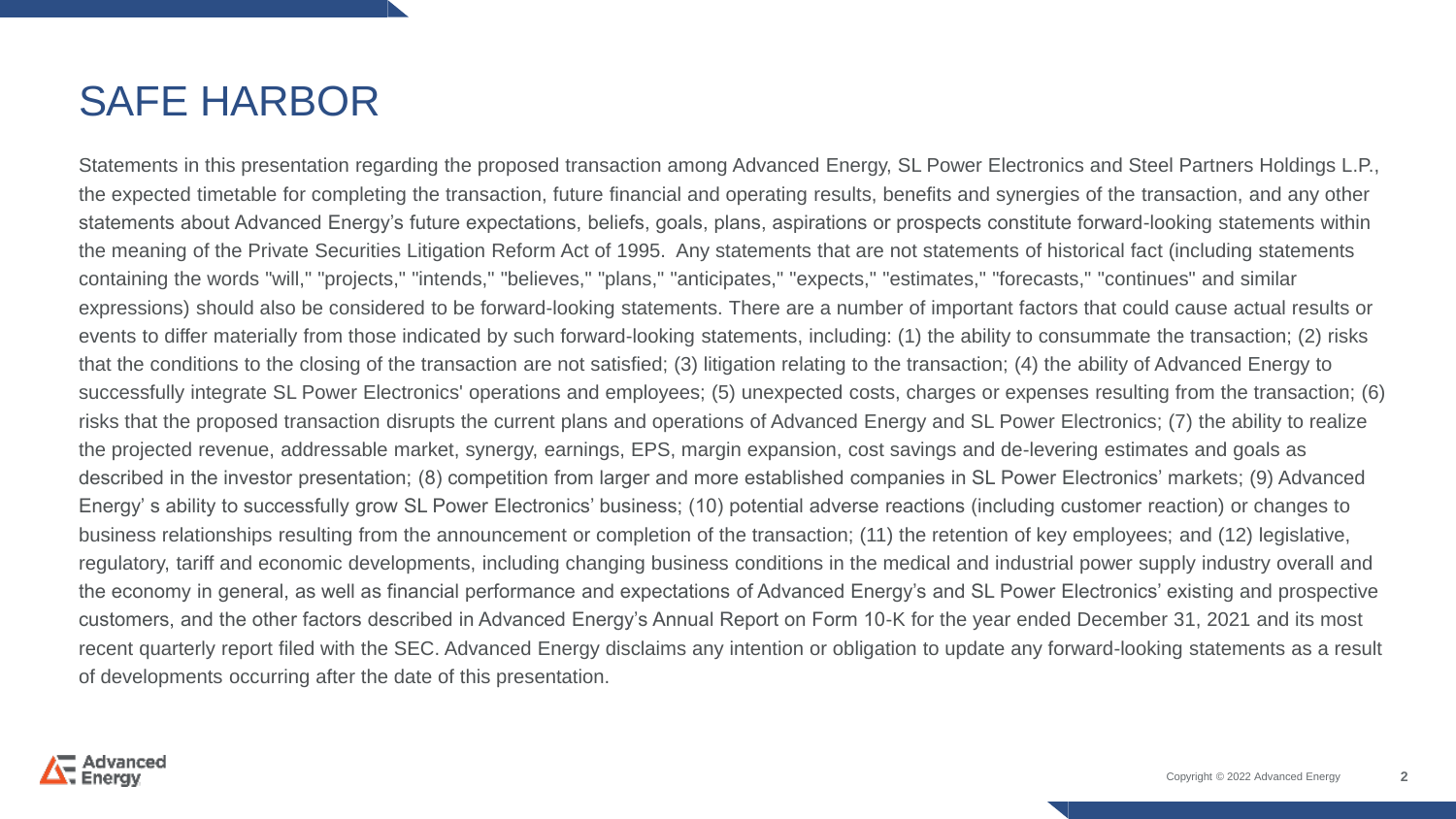# AT A GLANCE: SL POWER ELECTRONICS



- Leading supplier of power conversion products for medical and advanced industrial applications
- Trusted partner for providing customized solutions to leading medical equipment OEMs
- Years of experience in mission-critical applications



(2) Mix based on 3-year average from fiscal 2019 to 2021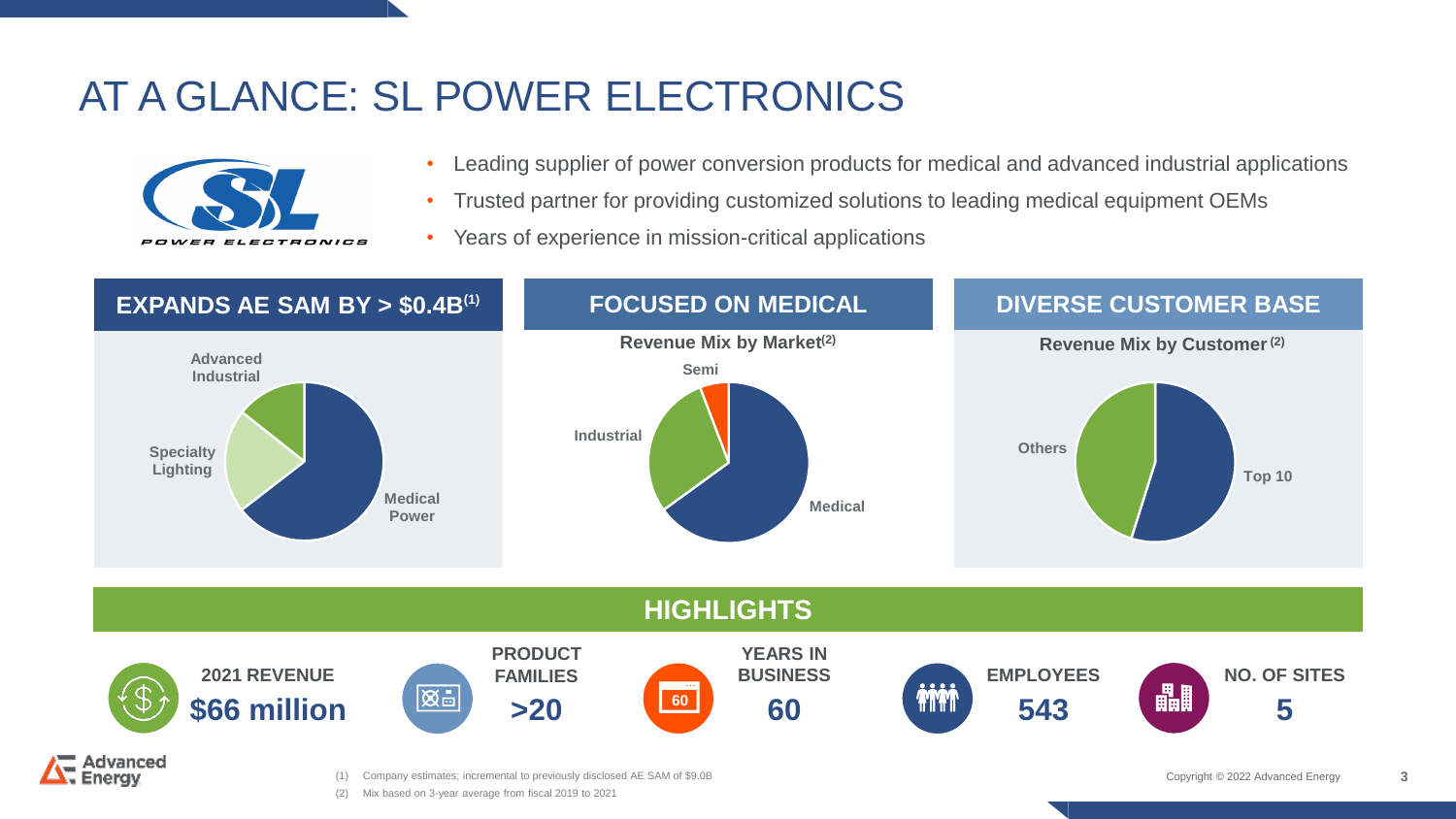# SL POWER ACQUISITION BENEFITS AND DETAILS

#### **STRATEGIC BENEFITS**

- Expands AE's addressable market in industrial and medical power supplies by > \$400 million
- Complements AE's medical portfolio with low operating power, low emission (EMI/EMC), medical-grade power supplies
- Broadens AE's reach in advanced industrial applications, including specialty lighting and test and measurement
- Delivers significant potential revenue and cost synergies by cross selling and integration into AE's operations
- Enhances AE's core competency in power conversion technologies
- Expected to be Non-GAAP earnings accretive in Year 1 and non-GAAP margin accretive after full integration(1)

| <b>TRANSACTION DETAILS</b>     |                                                                                                                                            |
|--------------------------------|--------------------------------------------------------------------------------------------------------------------------------------------|
| <b>Total Consideration</b>     | Total purchase price of \$144.5 million, subject to customary adjustments<br>All cash transaction, using available cash from balance sheet |
| Profitability                  | 2021 non-GAAP operating margin structure similar to AE<br>Expect operating synergies ~\$4M within 2 years                                  |
| <b>Meeting Return Criteria</b> | Non-GAAP EPS <sup>(1)</sup> accretive in Year 1<br>Post synergy ROIC at > 10%                                                              |
| <b>Timing and Approval</b>     | Expect to close within Q2 2022<br>Subject to customary closing conditions                                                                  |
| Advanced                       |                                                                                                                                            |

**4**